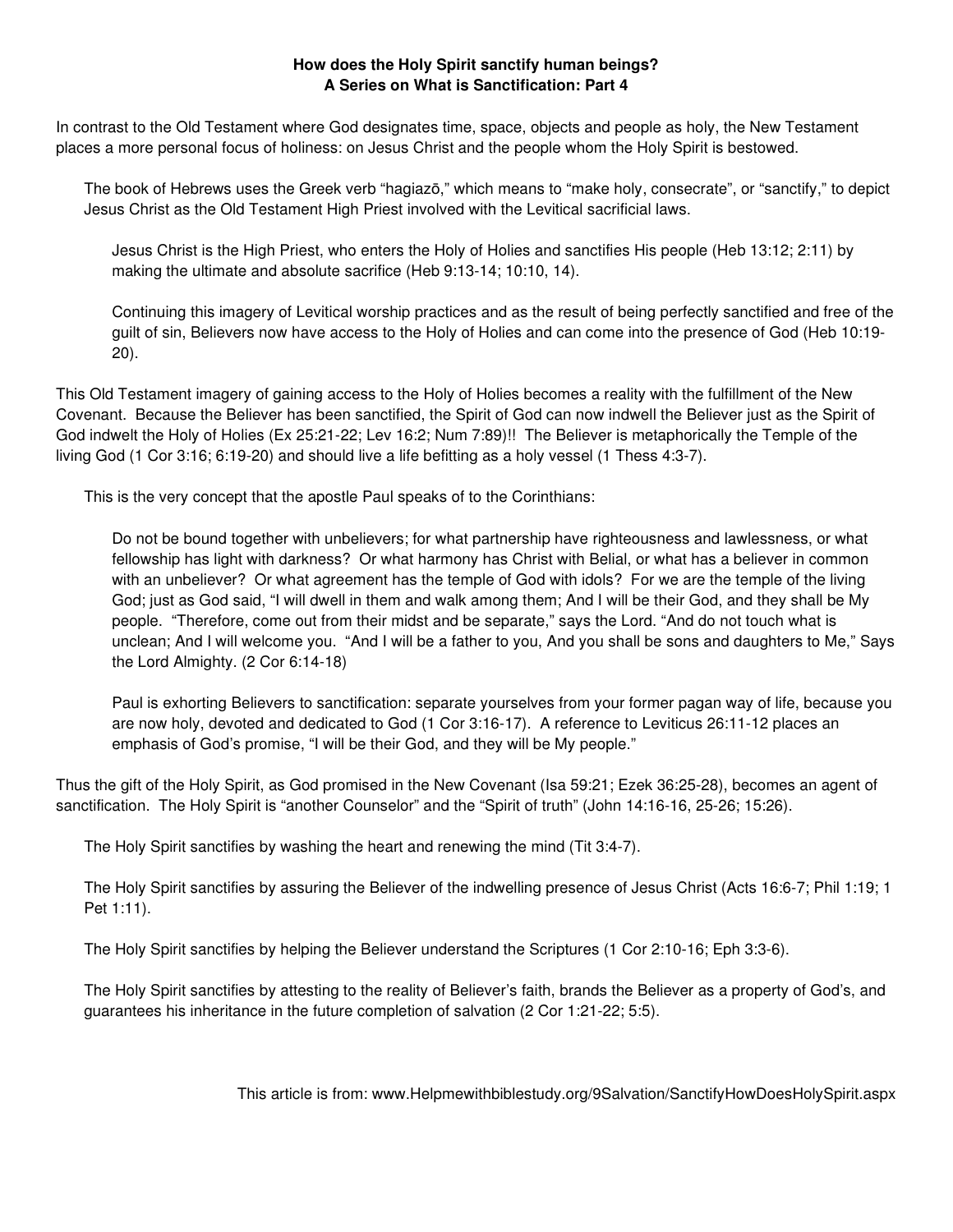## **How does the Holy Spirit sanctify human beings? A Series on What is Sanctification: Part 4** (page 2)

How does the Holy Spirit help the Believer live a sanctified life devoted and dedicated to God?

1.Formerly alienated, blind and deaf to God, the Believer with the Holy Spirit realizes the reality of God's presence and reality of his relationship to God (Gal 4:6-7).

2. While a Believer's sinful nature remains, the Holy Spirit provides the power that enables the Believer freedom from the obligation to live according to his sinful nature (Rom 8:12-13; Gal 5:16-18).

3. The Holy Spirit provides the possibility of salvation from the power of sin; but, it is limited by the degree that the Believer "lives by the Spirit" or "led by the Spirit" (Gal 5:16-18; Zech 4:6).

For example, the "fruit of the Spirit" is the natural product of the Holy Spirit when there is a living relationship between God and the Believer (Gal 5:22-25). The nine different qualities of love, joy, peace, patience, kindness, goodness, faithfulness, gentleness and self-control are considered a singular unit and pertain to one's relationship with God, his fellow man and himself.

Because It produced the Bible (1 Pet 1:21), the Holy Spirit helps one understand God's word (1 Cor 2:10-16; Eph 3:3-6) and educates (Tit 3:4-7) or confronts (Eph 6:18); however, it is through one's efforts of "living by the Spirit" and "following the lead of the Spirit" whether the fruit of the Spirit is achieved (Gal 5:25).

4. The Holy Spirit helps sustain Believers during burdens and disappointments through intercession and prayer (Rom 8:26-27). It is why Believers are exhorted to pray "in the Sprit" (Eph 6:18).

5. In making all Believers one by the Spirit (1 Cor 12:13), the Holy Spirit serves a unifying function in bringing Believers together (2 Cor 13:14; Philip 2:1-2) for the singular purpose of serving God (1 Cor 12:27; Eph 2:19-22).

To this community of Believers, the Holy Spirit bestows spiritual gifts (1 Cor 12:1-11) for the purpose of edifying and promoting spiritual maturity (1 Cor 14:12-11) and all for the glory of God (1 Pet 4:10-11).

This article is from: www.Helpmewithbiblestudy.org/9Salvation/SanctifyHowDoesHolySpirit.aspx